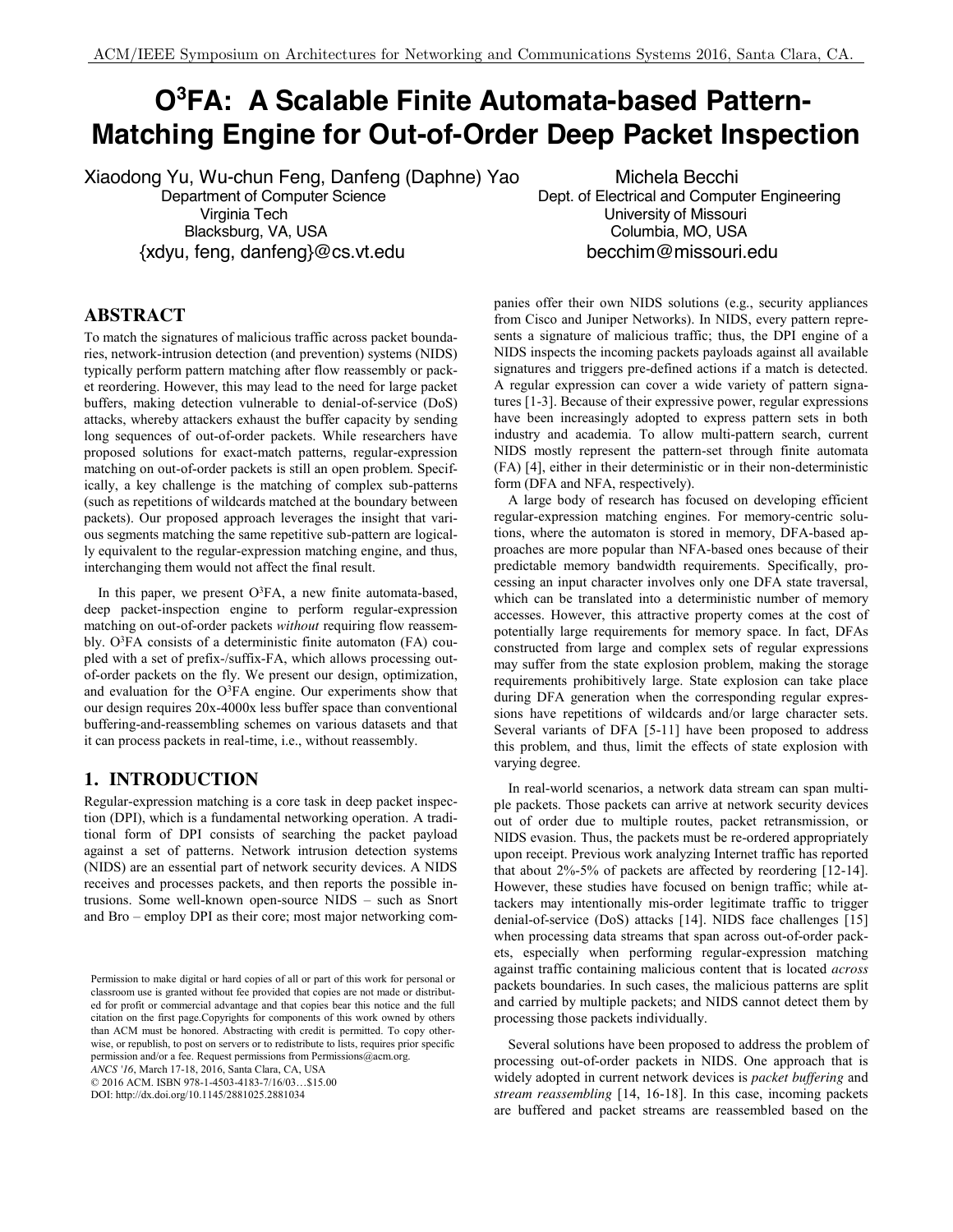information in the header fields. Regular-expression matching is then performed on the reassembled data stream. This approach is intuitive and easy to implement but can be very resource-intensive and vulnerable to DoS attacks, whereby attackers exhaust the packet buffer capacity by sending long sequences of out-of-order packets. Recently, researchers have proposed several new solutions [19-21] aimed to relieve packet-buffer pressure or even avoid packet buffering and reassembling. This is done by tracking all possible traversal paths or leveraging data structures such as suffix trees. While they alleviate the burden of handing out-oforder packets to some extent, these methods are either applicable only to simple patterns (exact-match strings or fixed-length patterns) or suffer from undesirable worst-case properties (and are therefore still vulnerable to DoS attacks).

In this work, we aim to provide a solution that (1) processes out-of-order packets without requiring packet buffering and stream reassembling, (2) relies only on finite automata, and (3) handles regular expressions with complex sub-patterns. One of the main challenges in our design comes from handling regular expressions that include unbounded repetitions of wildcards and large character sets. Why is this a challenge? These sub-patterns can represent unbounded sets of exact-match substrings that cannot be exhaustively enumerated. Our solution leverages the following observation: *all exact-match strings that match a repetition sub-pattern are functionally equivalent from the point of view of the regular-expression matching engine and interchanging them will not affect the final matching result*. Our proposed solution consists of regular DFAs coupled with a set of supporting FAs either in NFA or DFA form. The supporting FAs are used to detect and record – using only a few states (typically no more than five) – segments of packets that can potentially be part of a match across packet boundaries. While processing packets out-of-order, those segments can be dynamically retrieved from the recorded states and can be then used to resolve matches across packet boundaries.

To be efficient, any automata-based solution requires minimizing the number of automata, their size, and the number of states that can be active in parallel. Our approach includes optimizations aimed to achieve these goals. In summary, our contributions are as follows:

- $\bullet$  O<sup>3</sup>FA, a new finite automata-based DPI engine to perform regular-expression matching on out-of-order packets in real time, i.e., without requiring flow reassembly.
- Several optimizations to improve the average- and worst-case behavior of the  $O^3FA$  engine and an analysis of how packet ordering affects the buffer size.
- An evaluation our  $O<sup>3</sup>FA$  engine on various real-world and synthetic datasets, where our results show that the  $O<sup>3</sup>FA$  engine requires 20x-4000x less buffer space than conventional buffering and reassembling-based solutions but with only 0.0006%-5% traversal overhead.

#### **2. BACKGROUND & RELATED WORK**

Finite automata (FA) are widely used to perform regularexpression matching. In automata-based approaches, the matching operation is equivalent to a FA traversal that is guided by the content of the input stream. Worst-case guarantees on the input processing time can be met by bounding the amount of percharacter processing. As the basic data structure in the regularexpression matching engine, the finite automaton must be deployable on a reasonably provisioned hardware platform. As the size of pattern-sets and the expressiveness of individual patterns in-



**Figure 1. (a) NFA and (b) DFA accepting regular expressions a.\*bc and bcd. Accepting states are colored gray. States active at the end of the processing of input acbc are highlighted with a diagonal filling. In the NFA, states 0 and 1 have a self-loop on any characters of the alphabet. In the DFA, state 1 has incoming transitions on character b from states 1 to 7, and incoming transitions from states 1 to 4 on any characters other than a and b (incoming transitions to states 0, 2 and 5 can be read in the same way).**

crease, limiting the size of the automaton becomes challenging. The exploration space is characterized by a trade-off between the size of the automaton and the worst-case bound on the amount of per-character processing. Non-deterministic and deterministic finite automata (NFAs and DFAs, respectively) are at the two extremes of this exploration space. NFAs have a limited size but can require expensive per-character processing, whereas DFAs offer limited per-character processing but at the cost of a possibly large automaton. As an example, Figure 1 shows the NFA and DFA accepting regular expressions *a.\*bc* and *bcd* (the dot-star sub-pattern "*.\**" represents any segment with any length). In the figure, the states active after processing input stream *acbc* are highlighted using diagonal filling. As can be seen, the NFA consists of fewer states, i.e., seven (7) versus eight (8), while the DFA leads to less per-character processing, i.e.,one (1) versus four (4) concurrently active states.

While offering this attractive traversal property, DFAs can suffer from the well-known state explosion problem. Each DFA state corresponds to a set of NFA states that can be simultaneously active [4]. Therefore, given an *N*-state NFA, the functionally equivalent DFA may potentially have up to  $2<sup>N</sup>$  states. This state explosion may limit the DFA's ability to handle large and complex sets of regular expressions (typically those that include bounded and unbounded repetitions of wildcards or large character sets). Existing proposals targeting DFA-based solutions have focused on two aspects: (i) designing compression schemes aimed at minimizing the DFA memory footprint; and (ii) devising new automata to alternate DFAs in case of state explosion. Alphabet reduction [5, 22-24], run-length encoding [5], default transition compression [22, 25], state merging [7] and delta-FAs [26] fall in the first category, while multiple-DFAs [5, 6], hybrid-FAs [7], history-based-FAs [8], XFAs [9], counting-FAs [10], and JFAs [11] fall in the second category. All of these solutions, however, have been designed to operate on reassembled packet streams.

The classic approach (to tackle the packet reordering problem) buffers the received data packets, reorders them, and finally reassembles the packet stream (or packet flow). Dharmapurikar et al. [14] propose a system to buffer and reorder packets. Their system consists of a packet analyzer, an out-of-order packet processing unit, and a buffer manager. It mitigates the risk of denial-ofservice (DoS) attacks by forcing attackers to use multiple attacking hosts. However, the system is still vulnerable to attacks, exhausting the buffer capacity. Similar packet buffering and stream reassembly solutions have also been proposed and adopted in industry (e.g. Cisco [16], Nortel Networks [17], and Netrake  $[18]$ .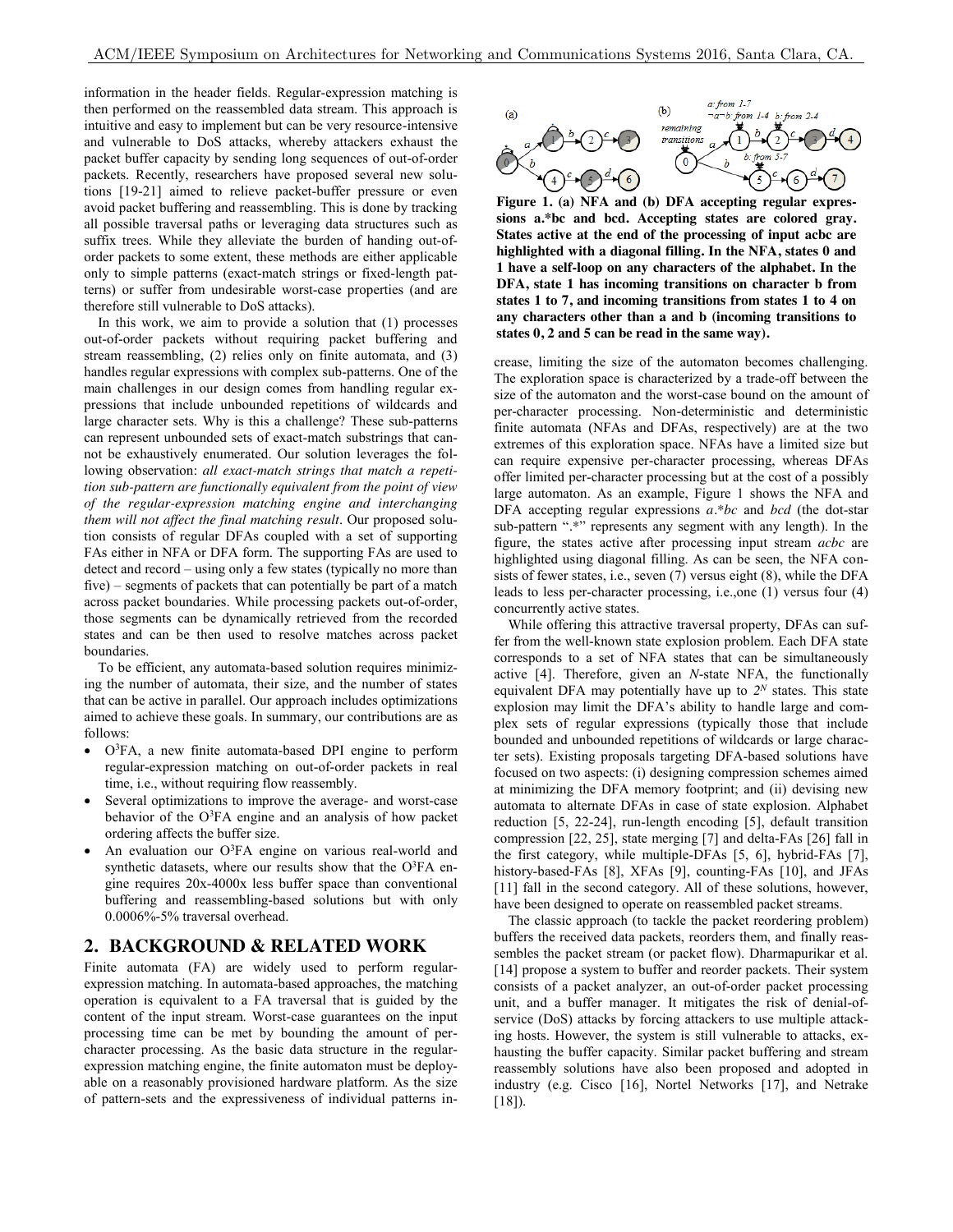Despite its widespread adoption, this buffering and reassembling approach is vulnerable to DoS attacks whereby attackers exhaust the buffer capacity by sending long sequences of out-oforder packets. There have been a handful of proposals attempting to reduce these risks by avoiding packet buffering and stream reassembly.

For example, Varghese et al. [27] propose Split-Detect. This system splits the signatures of malicious traffic into pieces, performs deep packet inspection on these sub-signatures, and diverts the TCP packets for reassembly from the fast path to the slow path upon detection of any of these sub-signatures. Split-Detect can achieve up to 90% storage requirement reduction compared to conventional NIDS. However, rather than avoiding stream reassembly, it offloads it to the slow path. In addition, Split-Detect is restricted to exact-match signatures and patterns with a fixed length. In contrast, our approach works on arbitrarily-sized patterns.

Johnson et al. [21] propose a DFA-based solution that, for each packet, performs parallel traversals from each and all DFA states. Because the initial DFA state is unknown when processing an outof-order packet, any DFA state must be considered a potential initial state. A post-processing step is then be performed to reconstruct valid traversals at packet boundaries. Although this scheme may be effective in the presence of non-malicious traffic (where the traversal is limited to a few DFA states), it does not provide a good worst-case bound, and it may involve a large amount of post-processing.

More recently, Chen et al. [20] propose AC-Suffix-Tree. This scheme avoids packet buffering and stream reassembly by combining an Aho-Corasick DFA with a suffix tree. Zhang et al. [19] propose On-Line Reassembly (OLR), a scheme that stores patterns in a directed acyclic word graph (DAWG). Both of these solutions, however, apply only to exact-match patterns and are unable to handle regular expressions, which are more common in real-world applications. Our approach does not suffer from this limitation.

## **3. O3FA DESIGN**

In this section, we present our approach for performing regularexpression matching on out-of-order packets without requiring prior stream reassembly. The main challenge in this problem comes from *the handling of matches across packet boundaries*. At a high level, our proposed solution couples one or more DFAs with *supporting-FAs*. The DFAs find matches within a packet while the supporting-FAs detect and record segments of packets that can potentially be part of a match across packet boundaries. While processing out-of-order packets, these segments can be dynamically retrieved from the state information collected on the supporting-FAs, and they can subsequently be concatenated to the incoming packet in order to handle cross-packet matches.

To have an intuition of this idea, consider matching input stream *cabcdeab* against pattern *b.\*cde*. Let us assume that this input stream spans across two packets: P1=*cabc* and P2=*deab*. We can observe that pattern *b.\*cde* is matched across packet boundaries (the match starts in P1 and ends in P2; the *segments* of P1 and P2 involved in the match are underlined). If we use a DFA, this match will be detected only if packets  $P_1$  and  $P_2$  are processed in order. If the packets are processed out of order, we will need a way to detect that segment *de* of  $P_2$  and segment *bc* of  $P_1$  are partial matches (specifically, they match the suffix and the prefix of the considered patterns, respectively). We will then use this information to reconstruct the match. Our proposed supporting-FA

serves this purpose. We note that, because *b.\*cde* is neither an exact-match string nor a fixed-length pattern, it cannot be handled by previous approaches such as SplitDetect [27], AC-Suffix-Tree [20], and ORL [19].

Because we are concerned about patterns with variable length, we focus on regular expressions containing repetitions of characters (e.g., *c+* and *c\**), character sets (e.g, *[ci-cj]\**), and wildcards (*.\**). We note that regular expressions without these features can be handled by traditional methods. For example, a regular expression containing a non-repeated character set *[ci-cj]* can be transformed by exhaustive enumeration into a set of exact-match patterns. For readability and in the interest of space, the remaining description focuses on the more general case (wildcard repetitions); however, our solution applies to all kinds of repetitions.

A central question in the  $O<sup>3</sup>FA$  design is as follows: how can we identify the *minimal* packet segments that must be recorded in order to handle cross-packet matches? We note that excessively long segments would pose pressure on the required packet buffer and on the amount of processing involved in the matching operation, thus leading to inefficiencies. Our design leverages the following observations.

**Observation 1:** If a regular expression *R* is matched across a set of packets  $P_1, \ldots, P_N$ , then the suffix of  $P_1$  must match a prefix of *R* and the prefix of *PN* must match a suffix of *R*.

**Observation 2:** Given a regular expression *R* in the form sp1.\*sp2 and an input stream *I* containing a matching segment of the form  $M_1M^*M_2$ , where  $M_1$  matches  $sp_1$  and  $M_2$  matches  $sp_2$ , any modifications to *I* that substitutes *M\** with a shorter segment will not affect the match outcome.

According to Observation 1,  $O<sup>3</sup>FA$  must detect segments of incoming packets that match any suffixes/prefixes of the considered regular expressions. These segments are recorded by storing the corresponding matching states information, and they can be dynamically retrieved and properly concatenated with later-arrival packets to detect cross-boundary matching. For example, while matching regular expression *b.\*cde* on packets P<sub>1</sub>=*caba*, P<sub>2</sub>=*dcac* and P<sub>3</sub>=*dead* that arrive in order P<sub>3</sub>→P<sub>1</sub>→P<sub>2</sub>, we first detect that segment *de* in P<sub>3</sub> matches suffix *de*, and then that segment *ba* in P<sub>1</sub> matches prefix  $b.*$ . When  $P_2$  arrives, we retrieve those segments and concatenate them with  $P_2$ , then conduct regular expression matching on *badcacde* and detect the cross-boundary matching of *b.\*cde*. In general, prefix *b.\** can match arbitrarily long strings, which may span across any number of intermediate packets.

However, according to Observation 2, in order to reconstruct the match, it is sufficient to record the shortest segment of the input stream that matches the regular expression with the wildcard repetition. In the considered example, rather than recording segment *ba* of packet P<sub>1</sub>, we can simply record segment *b*. In addition, if a regular expression *p.\*s* is matched across a set of packets  $P_1,...,P_N$  such that the suffix of  $P_1$  matches p and the prefix of  $P_N$ matches  $s$ , recording the intermediate packets  $P_2, \ldots, P_{N-1}$  will not be necessary for matching purposes.

The design is complicated by the fact that multiple regular expressions would require recording multiple segments, possibly leading to inefficiencies. In section 4 we propose a mechanism (that we call Functionally Equivalent Packets) to combine segments related to different regular expressions. As we will discuss, this method leverages the overlap between different segments.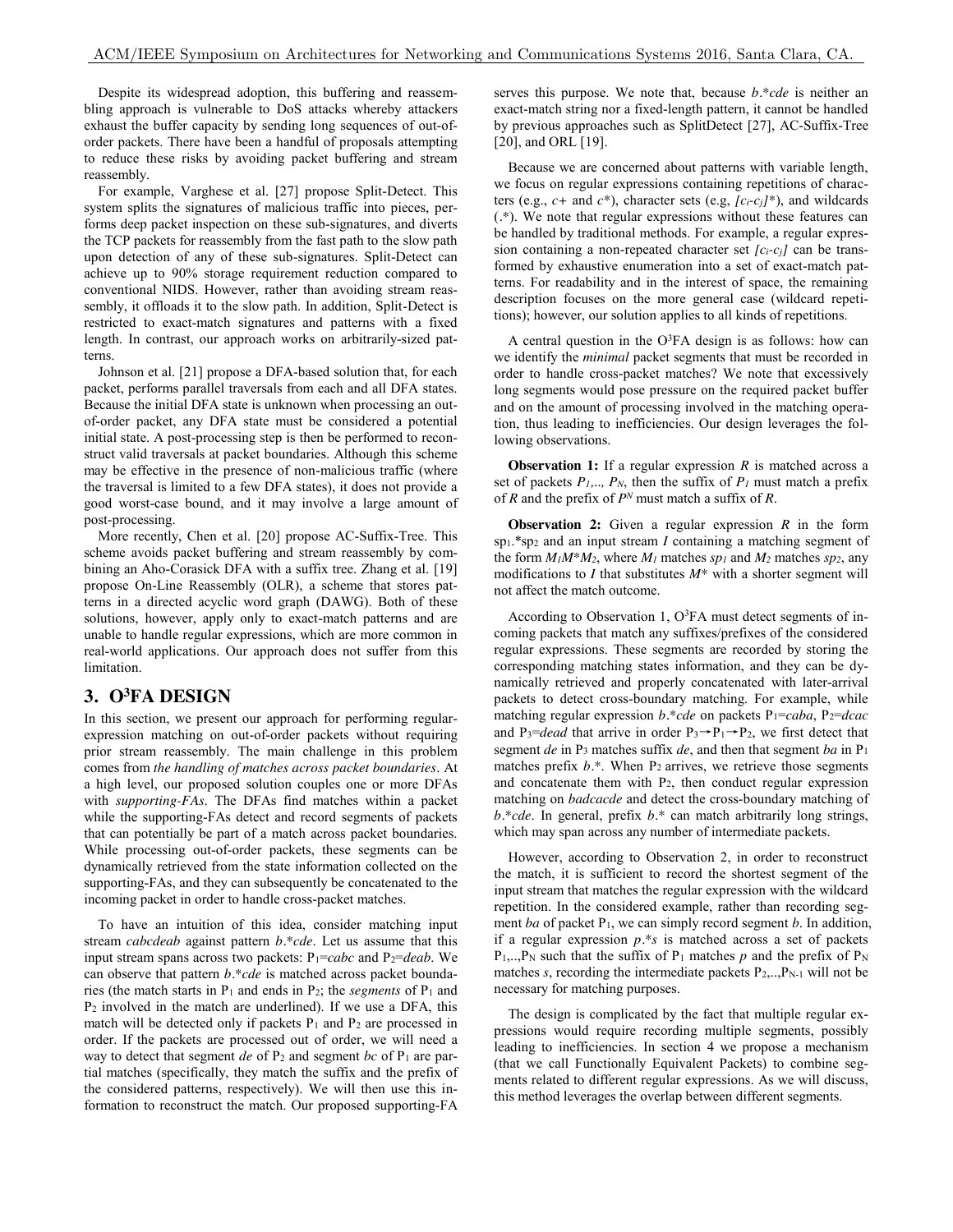

**Figure 2. (a) DFA accepting pattern set {abc.\*def, ghk}, (b) prefix-FA, (c) anchored suffix-FA and (d) unanchored suffix-FA built upon corresponding prefix set, anchored suffix set and unanchored suffix set. Accepting states are colored gray.**

## **3.1 O3FA Data Structure**

We now discuss the design of O<sup>3</sup>FA, a composite automata-based solution that implements the scheme described above. As mentioned,  $O<sup>3</sup>FA$  consists of two components:

- One or more "regular" **DFAs** used to perform regular expression matching and constructed based on the given regular expression set. Any automata optimization techniques [5-11, 22, 25, 26, 28] can be applied to these DFAs.
- **Supporting-FAs** used to detect and record significant segments of incoming packets. According to the above discussion, supporting-FAs should be constructed to detect segments matching regular expressions' prefixes and suffixes, and can therefore be of two kinds: *prefix-FAs* and *suffix-FAs*. These automata can be in either NFA or in DFA form.

In order to build the prefix- and suffix-FAs, we split the regular expressions at the positions of the repetition sub-patterns. For example, regular expression *abc.\*def.\*ghk* will be broken down into three sub-patterns: *.\*abc.\**, *.\*def.\** and *.\*ghk* (the *.\** before *abc* is due to the fact that the original regular expression is unanchored, that is, it can be matched at any position of the input stream). This breakdown is possible because the supporting-FAs are used to record packet segments, and not to perform pattern matching; the short packet segments recorded by breaking down the regular expressions into sub-patterns will be concatenated into larger segments during processing. This breakdown allows significantly simplifying the supporting automata: by allowing dot-star terms to appear only at the beginning or at the end of each pattern, it will avoid state explosion when representing the supporting-FAs in DFA form. The full prefix and suffix sets corresponding to the given sub-patterns are: {*.\*abc.\*, .\*abc, .\*ab, .\*a, .\*def.\*, .\*def, .\*de, .\*d, .\*ghk, .\*gh, .\*g*} and {*.\*abc.\*, abc.\*, bc.\*, c.\*, .\*def.\*, def.\*, ef.\*, f.\*, .\*ghk, ghk, hk, k*}, respectively.

However, some simplifications are possible. First, since the suffixes must be matched at the beginning of packets (Observation 1) and can end anywhere within a packet, the "*.\**" at the end of each suffix is redundant. Second, patterns that are common to prefix and suffix sets (e.g. *.\*abc*, *.\*def*, *.\*ghk*) can be removed from the prefix set (these patterns would lead to the detection of the same segments<sup>1</sup>). Third, sub-patterns that are covered by more general

 $\overline{a}$ 

patterns belonging to the same set (e.g. *abc* is a special case of *.\*abc*) can also be eliminated. After these simplifications, the prefix and suffix sets used to build the prefix- and suffix-FA will be {*.\*abc.\*, .\*ab, .\*a, .\*def.\*, .\*de, .\*d, .\*gh, .\*g*} and {*.\*abc, bc, c, .\*def, ef, f, .\*ghk, hk, k*}, respectively. Note that the suffix set contains both anchored and unanchored patterns (the latter start by "*.\**"). These two groups of patterns can be compiled in two different suffix-Fas (i.e., an *anchored* and an *unanchored suffix-FA*) to allow space optimizations when representing the automata in DFA form.

During processing, upon a match within a supporting-FA, the corresponding accepting state must be recorded, and it will then be used to retrieve the packet segments to be concatenated to the current input packet. This "extended" input packet will then be processed by the "regular" DFA. However, some matches that occur within the supporting-FAs can be discarded, thus diminishing the amount of information that must be recorded to reconstruct relevant packet segments. First, since prefixes need to be matched only at the end of packets (Observation 1), all prefix matches occurring in the middle of any packets can be discarded. Second, if multiple anchored suffixes of a regular expression are matched, only the longest one must be recorded (shorter suffixes will be subsumed by it).

Figure 2 shows an example on regular expression set {*abc.\*def, ghk*}, both patterns are unanchored (that is, they can be matched at any position of the input stream). The prefix set, anchored suffix set and unanchored suffix set are {*.\*abc.\*, .\*ab, .\*a, .\*de, .\*d, .\*gh, .\*g*}, {*bc, c, ef, f, hk, k*} and {*.\*abc, .\*def, .\*ghk*}, respectively. Figure 2 (a)-(d) show the resulting regular DFA, prefix-FA, anchored suffix-FA and unanchored suffix-FA; all supporting-FAs are left in NFA form. We assume three input packets:  $P_1=bhab$ ,  $P_2=cegh$  and  $P_3=adef$ , with the arriving order being  $P_3\rightarrow$  $P_1 \rightarrow P_2$ . After P<sub>3</sub> is processed, the matching state sets of regular DFA and anchored suffix-FA are empty; the unanchored suffix-FA matching states is 6; the prefix-FA matching states are {8, 9}; since those matches do not happen at the tail of P3, they will be discarded. Then, we process  $P_1$ ; the matching state sets of regular DFA, anchored suffix-FA and unanchored suffix-FA are empty; the prefix-FA matching states are  $\{5, 6\}$ ; since only matching state 5 is active at the end of  $P_1$  processing, this sole prefix-FA state will be recorded. When P<sub>2</sub> arrives, we should first check the recorded information of its previously processed neighbor packets (i.e., predecessor  $P_1$  and successor  $P_3$ ):  $P_1$  has a recorded prefix-FA state 5; the retrieved segment is *ab* and should be concatenated to P2 as a prefix. P3 has a recorded unanchored suffix-FA state 6; the retrieved segment is  $def$  and should be concatenated to  $P_2$  as a suffix. Then, the modified P2 is *abceghdef*; after it is processed with the regular DFA, the matching of the pattern *abc.\*def* will be reported.

## **4. OPTIMIZATIONS**

1

Our basic  $O<sup>3</sup>FA$  design has two limitations: it can lead to false positives (that is, it may report invalid matches) and it can suffer from inefficiencies during processing. In this section, we describe a mechanism – called Index Tags – to avoid false positives, and a suitable format for the supporting-FAs and two auxiliary data structures to improve the matching speed.

<sup>1</sup> The reason why these patterns are removed by the prefix set will become apparent later. Specifically, since all prefix matches in

the middle of packets can be discarded, keeping these patterns in the suffix set ensures that they will be detected by the suffix-FA.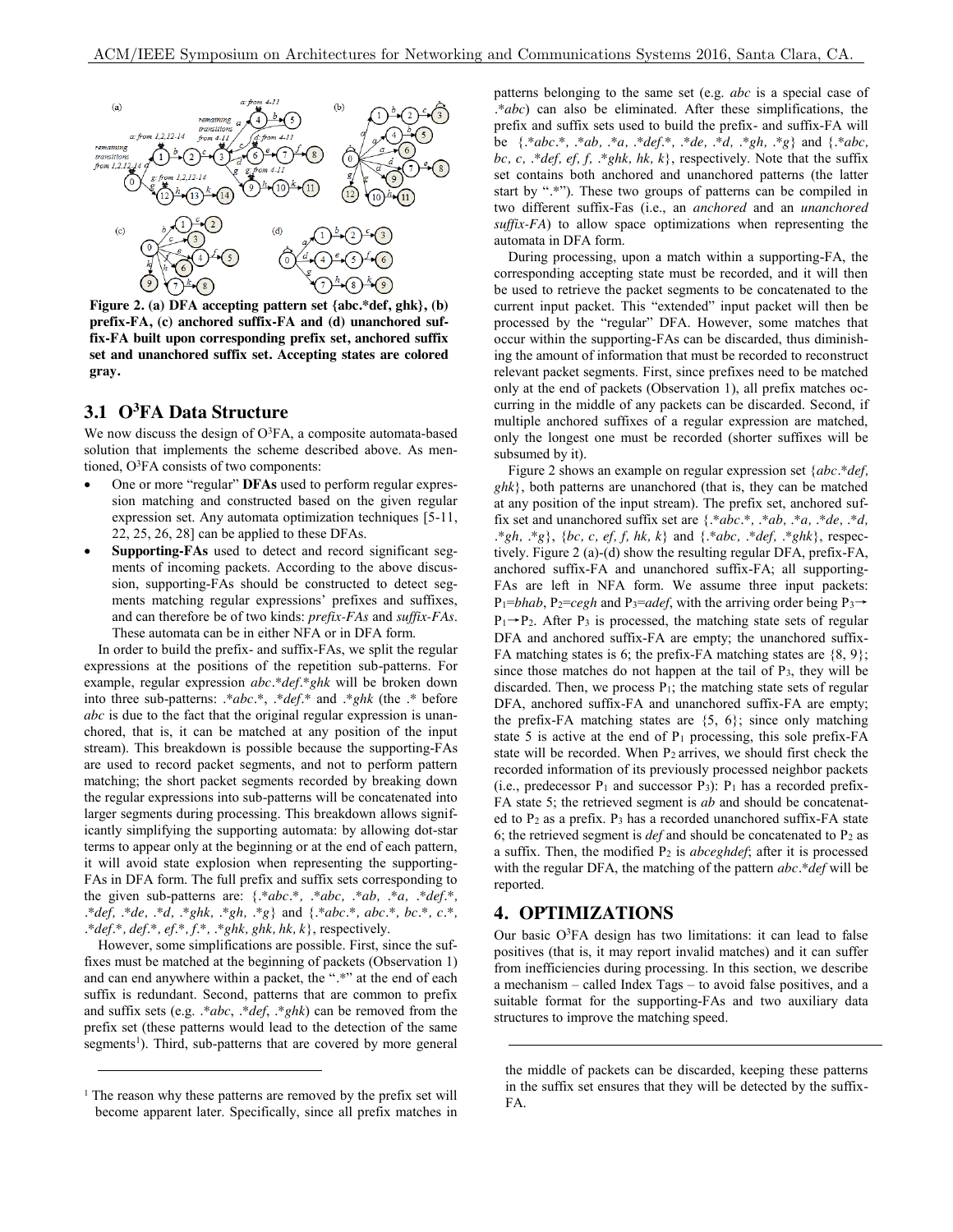

**Figure 3. (a) Basic asNFA and (b) optimized csNFA built upon anchored suffix set {***bcdca, cdca, dca, ca, a***}. Accepting states are colored gray.**

## **4.1 Index Tags**

Our initial O3FA engine design may report false positives in the presence of multiple regular expressions. For example, consider a dataset with two regular expressions: {*bc.\*d, acd*}. Two input packets P<sub>1</sub>:*caaba* and P<sub>2</sub>:*cabdc* are received out of order (P<sub>2</sub>→P<sub>1</sub>). Obviously, no matches should be reported on the corresponding input stream *caabacabdc*. However, in our basic O3FA design, the anchored suffix-FA will detect the segment *cabd* of P<sub>2</sub> that matches suffix  $c.*d$  of the first pattern; when  $P_1$  arrives, segment *cd* will be retrieved and concatenated to  $P_1$  as a suffix, leading to the extended packet *caabacd*. Processing this packet with the regular DFA will lead to the false match *acd* to be reported.

To understand the root cause of this problem, we make the following observation.

**Observation 3**: Let *R* be a set of regular expressions, *R'* a proper subset of *R*, and *r* a regular expression belonging to *R* but not to *R'*. Let *S* be the set of segments of the input packets that match any prefix or suffix of regular expressions in *R'*. If there exists at least a segment in *S* that also matches a prefix or suffix of regular expression  $r$ , then a false positive can be reported during processing.

In the example above, let *R* be {*bc.\*d, acd*}, and *R'* be {*bc.\*d*}. We observe that segment *cd* of  $P_2$  matches pattern *bc*.\**d* in *R'* as well as pattern *acd* that belongs to *R* but not to *R'*. This fact leads to the false positive indicated above.

Based on this observation, in order to eliminate false positives, we must correlate the matched suffixes and prefixes with the corresponding regular expressions. To this end, we assign an *index tag* to each regular expression, and associate these index tags to the corresponding accepting states within regular and supporting FAs. During processing, we store the index tags associated to all traversed supporting-FA accepting states in a *tag list*. When the regular DFA reports a match, if the index tag of the matched regular expression is in the tag list, then the match is valid; otherwise, it is a false positive. Consider the example above; let *tag1* and *tag2* be the index tags of patterns *bc.\*d* and *acd*, correspondingly. When the prefix *cabd* of  $P_2$  is detected to match suffix  $c.*d$  of the first pattern, *tag1* is pushed in the tag list. After the extended packet *caabacd* is processed against the regular DFA, the match of pattern *acd* will be discarded as false positive, since the index tag *tag2* is not in the tag list.

#### **4.2 Compressed Suffix-NFA**

As mentioned above, the supporting-FAs may be represented either in NFA or in DFA form. We recall that NFAs are compact but may suffer from multiple concurrent state activations, which may negatively affect the processing time. On the other hand, DFAs have the benefit of a single state activation for each input

character at the cost of a potentially large number of states, affecting the memory space required to encode the automaton. In this section, we point out the most effective representation for each of the supporting-FAs.

We recall that, in our  $O<sup>3</sup>FA$  design, the anchored suffix set contains only exact-match patterns. An NFA containing only anchored exact-match patterns can have only one active state. Thus, the anchored suffix-FA can be left in NFA form without loss in processing efficiency. We denote this automaton as **a**nchored **s**uffix-**NFA** (**asNFA**).

The anchored suffix set can have a large amount of redundancy due to the nature of suffixes. An *n*-character pattern can lead to *n-1* suffixes, with every two adjacent suffixes differing in only one character. This creates compression opportunities for asNFA. We propose a **c**ompressed **s**uffix-**NFA** (**csNFA**) representation, which reduces both the asNFA size and bandwidth requirements. Specifically, given the nature of the suffixes of any given pattern, we merge the asNFA states and transitions starting from the tail states. Figure 3 shows an example. Figure 3(a) is the asNFA built upon anchor suffix set {*bcdca, cdca, dca, ca, a*}; Figure 3(b) is the corresponding csNFA. In this example, the compression reduces the number of NFA states from sixteen to six and removes six transitions.

While being more compact, csNFA requires a more elaborate segments retrieval procedure. In an asNFA, segments retrieval can be done by simply tracking back from the recorded matching states to the entry state. However, in the optimized csNFA, this straightforward approach does not work since the backtracking may lead to ambiguity at some states. To address this problem, during csNFA traversal we identify all states that are active after the processing of the first input character and assign state pair <*start\_state, end\_state*> to each active state, where *start\_states* are these active states and *end\_states* are last states of the traversed paths originating from them. Only state pairs <*start\_state, end\_state*> such that *end\_states* are accepting states are significant; moreover, as we discussed in Section 3, only the state pair representing the longest matching path needs to be recorded. The matched segment can then be retrieved by tracing the csNFA matching path using the recorded state pair. Since the anchored suffix set includes only exact-match patterns, the *start\_states* set has a limited size and the active paths are expected to go dead after the processing of a small number of input characters, reducing the amount of processing. Our experiments in Section 6 confirm the efficiency of this proposed compression scheme.

As an example, we consider the csNFA of Figure 3(b) and input *cadc*. csNFA processes the first input as  $\{0\}$  –  $c \rightarrow \{2,4\}$ ; we assign state pairs to both active states and track the traversal:  $\{2\}$   $a \rightarrow \{0\}$ ,  $\{4\}$  — $a \rightarrow \{5\}$ . Since the first path goes dead and the second path reaches the tail state of the csNFA, the traversal leads to two state pairs:  $\langle 2, 2 \rangle$  and  $\langle 4, 5 \rangle$ . Since only state 5 is an accepting state and <4,5> matches the longest segment, only state pair <4,5> needs to be recorded. State pair <4,5> should then be back-traced as  $5 - a \rightarrow 4 - c \rightarrow 0$ , leading to the retrieval of segment *ca*.

## **4.3 Prefix- and Suffix-DFA with State Map**

We recall that all patterns in the prefix set and unanchored suffix set are unanchored (that is, they may be matched at any position of the input stream). Since their entry state is always active (po-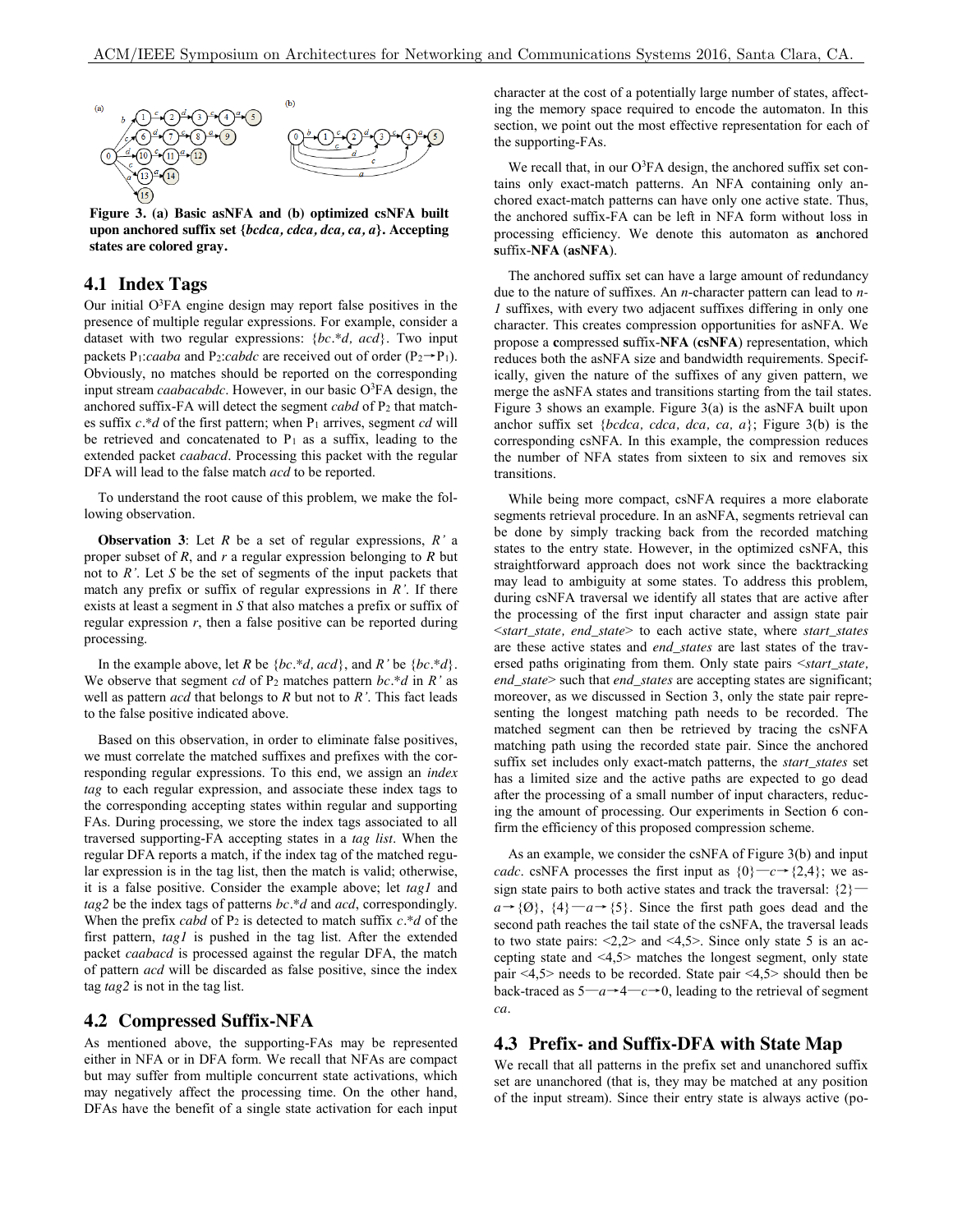

**Figure 4. (a) NFA format and (b) equivalent sDFA format with states map for unanchored suffix set {***.\*abc, .\*bcd***}.**  Accepting states are colored gray.<br>Accepting states are colored gray.<br>Figure 5. (a) original NFA format, (b) optimized NFA, (c)

tentially leading to the concurrent activation of multiple NFA branches), NFAs accepting unanchored patterns tend to have multiple concurrent active states, which negatively affect the processing time. By requiring a single state activation for each input character processed, a DFA representation guarantees minimal processing time, potentially at the cost of a larger memory requirement. However, we recall that patterns in the prefix and suffix sets do not have wildcard repetitions, and thus do not lead to significant state explosion. Thus, the DFA format is suitable for both prefix- and unanchored suffix-FAs; we denote these automata as **p**refix-**DFA** (**pDFA**) and **s**uffix-**DFA** (**sDFA**).

The number of states in a DFA can be minimized through a well-known procedure [4]. In addition, as discussed in Section 3, all prefix matches occurring in the middle of packets can be ignored. This allows further optimizations to the prefix-DFA. Specifically, all accepting states that do not present a self-loop can be made non-accepting, and all self-loops can be removed from the remaining accepting states. This simplification can both reduce the size of the prefix-DFA and simplify the processing (by making a filtering step to remove non-terminal matches unnecessary).

The use of a DFA representation for these automata, however, has a drawback: it complicates the retrieval of the matching input segments. Since there may be multiple paths leading to the same DFA state, it is not possible to retrieve the input segment solely based on the recorded DFA state. To tackle this problem, we propose using a *state map*, which maps the pDFA/sDFA states to the corresponding NFA states; segment retrieval can then be done by back-tracing NFA paths. Since pDFA and sDFA do not suffer from state explosion, the size of this state map is contained. One DFA state may map to multiple NFA states; in those cases, however, only the NFA state that leads to the longest retrieved segment needs to be included in the state map, allowing a one-to-one mapping.

We illustrate this design through an example. Let us consider pattern *.\*abc.\*bcd*. The corresponding unanchored suffix and prefix sets are {*.\*abc, .\*bcd*} and {*.\*abc.\*, .\*ab, .\*a, .\*bc, .\*b*}, respectively. The corresponding automata are shown in Figure 4



**Figure 6. (a) csNFA and (b) quick retrieval table for anchored suffix set {***bcdca, cdca, dca, ca, a***}. Accepting states are colored gray. Each char. position is a pair of index tag and offset, i.e., <***tag, offset***>**



**pDFA with states map for prefix set {***.\*abc.\*, .\*ab, .\*a, .\*bc, .\*b***}. Accepting states are colored gray.**

and 5. Specifically, Figure 4 (a) and (b) show the unanchored suffix-NFA and the sDFA and state map, respectively. Figure 5(a), (b) and (c) show the prefix-NFA, the reduced prefix-NFA obtained by applying the optimizations discussed above, and the resulting pDFA and state map, respectively. Suppose that the input packet is *bcdbabcdcb*. The traversal of pDFA in Figure 5(c) is: 0—*b*→4—*c*→5—*d*→0—*b*→4—*a*→1—*b*→2—*c*→3—*d*→0—*c*  $\rightarrow$ 0—*b* $\rightarrow$ 4. The traversed accepting state (state 3) and the final active state (state 4) must be recorded. To retrieve the input segments, we first map those states to NFA states 3 and 7 by looking up the state map, and then back-trace along the NFA. This operation leads to the retrieval of segments *abc* and *b*. Segment retrieval on the sDFA is performed using the same procedure.

#### **4.4 Quick Retrieval Table**

Retrieving input segments by back-tracing along NFA paths can be inefficient. To improve efficiency, we propose the use of a *quick retrieval table*, which maps the NFA states directly to portions of regular expressions. This table allows retrieving input segments without back-tracing. A quick retrieval table lookup returns an offset in the relevant regular expression; the input segment can then be extracted directly from the regular expression. This data structure is particularly beneficial in the case of long segments.

As an example, consider regular expression *abcdca*. The anchored suffix set and corresponding csNFA are the same as for the example in Section 4.2. Figure 6 (a) shows the csNFA and Figure 6(b) shows the quick retrieval table, which stores <*index\_tag, offset*> pairs. We recall that index tags point to regular expressions. If the recorded state pair is <4, 5>, for example, a lookup in the quick retrieval table will return index tag *tag1* corresponding to pattern *abcdca*, and start- and end- offsets 5 and 6, respectively. This will result in retrieving segment *ca*.

#### **4.5 Functionally Equivalent Packets**

Any incoming packet may contain multiple segments that match a prefix or a suffix. For example, the sample packet in Section 4.3 contains two segments that match two different prefixes. All these segments should be recorded and retrieved properly, and all retrieved segments should be processed with the current input packet. A simple approach is to sequentially concatenate the segments retrieved to the current packet and process all modified current packets. For example, supposing that the current packet is *efgh*, using the same example of Section 4.3, then two retrieved seg-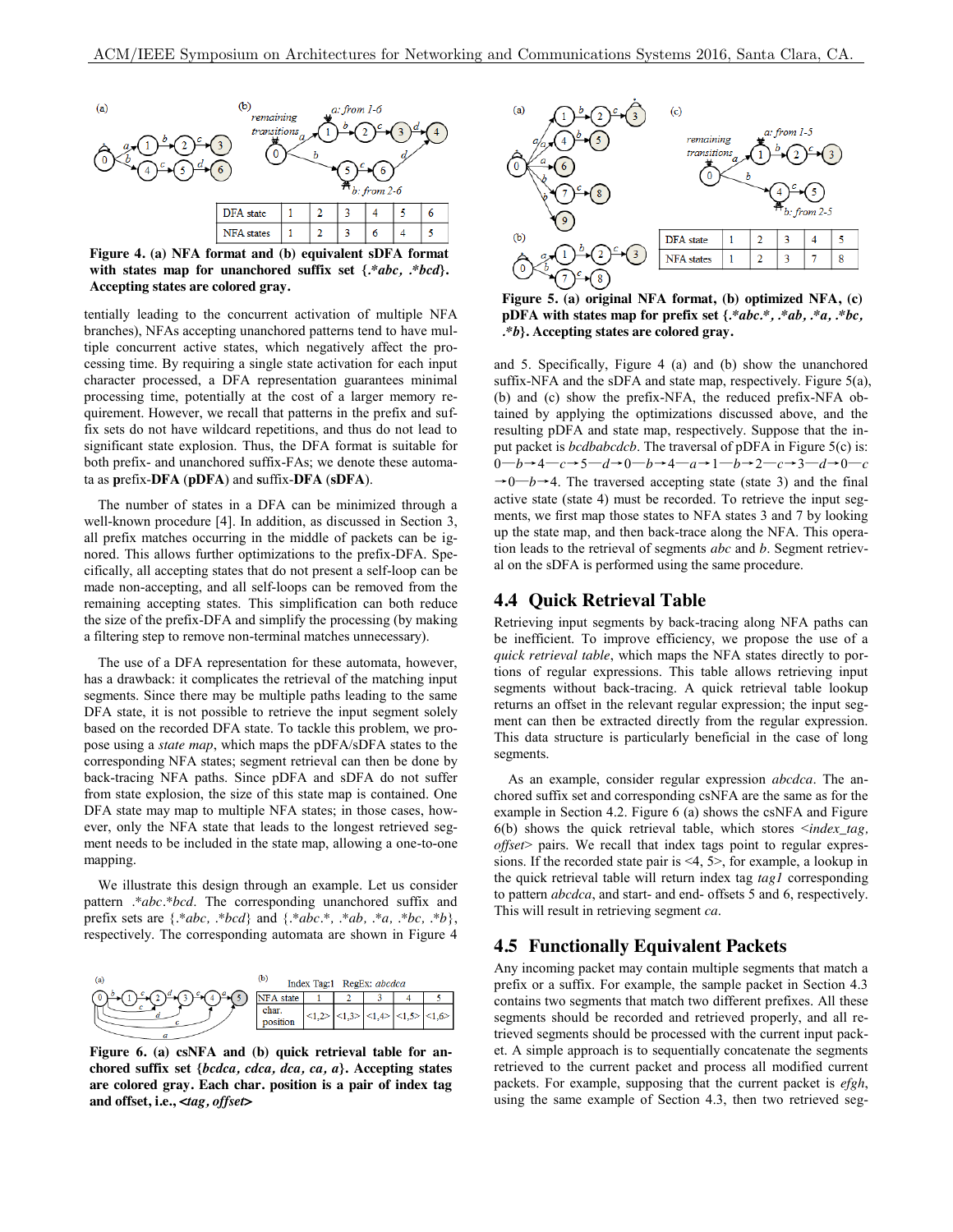

**Figure 7. (a) NFA format and (b) equivalent pDFA format with states map built upon prefix set {***.\*ab.\*, .\*a, .\*bc, .\*b***}. (c) Construction of functionally equivalent packet to packet P2=***eabc***.**

ments are *abc* and *b*, and the two corresponding concatenated current packets *abcefgh* and *befgh* should be processed serially. This solution can be highly inefficient. However, concurrently concatenating all retrieved segments to the current packet is not straightforward, since many segments may have overlaps. Our proposed solution is the *Functionally Equivalent Packet* (FEP). The main idea is to construct an alternate packet based on all retrieved segments and then deal with the alternate packet instead of the segments. Such an alternate packet contains all effective information (i.e., all detected segments) of the original packet and thus is functionally equivalent to the original one.

Consider the example RegEx *ab.\*bcd*; the prefix set is {*.\*ab.\*, .\*a, .\*bc, .\*b*}. Figure 7 (a) and (b) are the NFA format and pDFA with a states map for this prefix set. Supposing the input packets are  $P_1 = afab$ ,  $P_2 = eabc$  and  $P_3 = defg$ , there is obviously only one matching of *ab.\*bcd* across all three packets. Two pDFA states 2 and 4 are recorded after packet P2 is processed, representing two detected segments that match prefixes *.\*ab.\** and *.\*bc*. The retrieved alternate segments are *ab* and *bc*. Directly concatenating both segments to P3 as *abbcdefg* can cause a falsepositive matching. Our FEP design needs only one change that recording <*state, offset*> pairs instead of only matched states; the *offset* is the offset of matched segment's last character in the packet. When retrieving segments, all retrieved alternate segments will be filled into an empty string, filling positions accord to their offsets; then, the filled string will be shrunken to get FEP. Figure 7(c) shows the construction of FEP to  $P_2$ . <2,3> and <4,4> are two recorded <*state, offset*> pairs. The alternate FEP of P2 is *abc*; substituting P2 by FEP in the data stream as *afababcdefg* will not affect the matching results.

## **5. O3FA-BASED SYSTEM**

In this section, we describe the design of a regular expressionmatching engine based on our proposed  $O<sup>3</sup>FA$ .

## **5.1 O3FA Engine Architecture**

Our O3FA engine consists of four components: (i) a Regular Expression (RegEx) Parser, (ii) a Finite Automata (FA) Kernel, (iii) a State Buffer, and (iii) a Functionally Equivalent Packet (FEP) Constructor.

The **RegEx Parser** operates offline. It first breaks the regular expressions as described in Section 3 and generates the corresponding prefix and anchored/unanchored suffix sets. It then generates the required regular DFAs (rDFA) and supporting-FAs: compressed suffix-NFA (csNFA), prefix-DFA (pDFA) and suffix-DFA (sDFA).

The **FA Kernel** is the operational core of the O<sup>3</sup>FA engine and performs online packet processing. Specifically, it processes every input packet (possibly extended by the FEP Constructor) against regular and supporting-FAs, and stores the matching state information into the State Buffer.

The **State Buffer** is an auxiliary component that assists both the FA Kernel and the FEP Constructor. This component stores the matching state information generated by the FA Kernel, and it provides information required by FEP reconstruction to the FEP Constructor. As discussed in Section 4, the State Buffer stores: final states from the regular DFA traversal, state pairs <*start\_state, end\_state*> from the csNFA traversal, and <*state, offset*> pairs from the pDFA and sDFA traversal. Specifically, the State Buffer stores an entry for each packet processed. During processing, if neither the predecessor nor the successor of the current packet has been previously processed, the current packet is directly processed by the FA Kernel and the resulting matching information is stored in the State Buffer. Otherwise, the FEP Constructor retrieves the predecessor/successor's entry in the State Buffer, and it constructs the FEP of the arrived predecessor/successor packets based upon that state information. The FEP is then concatenated with the current packet, and the modified packet is processed by the FA Kernel. At the end of FA processing, the matching state information is stored in the current packet's entry of the State Buffer, and the related predecessor/successor entries are deleted from the State Buffer since the corresponding information is part of the current packet's entry. Storing only state information corresponding to previously processed packets (as opposed to the entire packets) and dynamically clearing entries during processing allow limiting the size of this buffer.

**FEP Constructor:** The FEP constructor uses state information provided by the State Buffer to reconstruct functionally equivalent packets, as described in Section 4.5.

The packet processing flow is summarized in Figure 8.



**Figure 8. Packet processing flow. Dotted arrows indicate alternative paths if there are no arrived successor/predecessor packets.**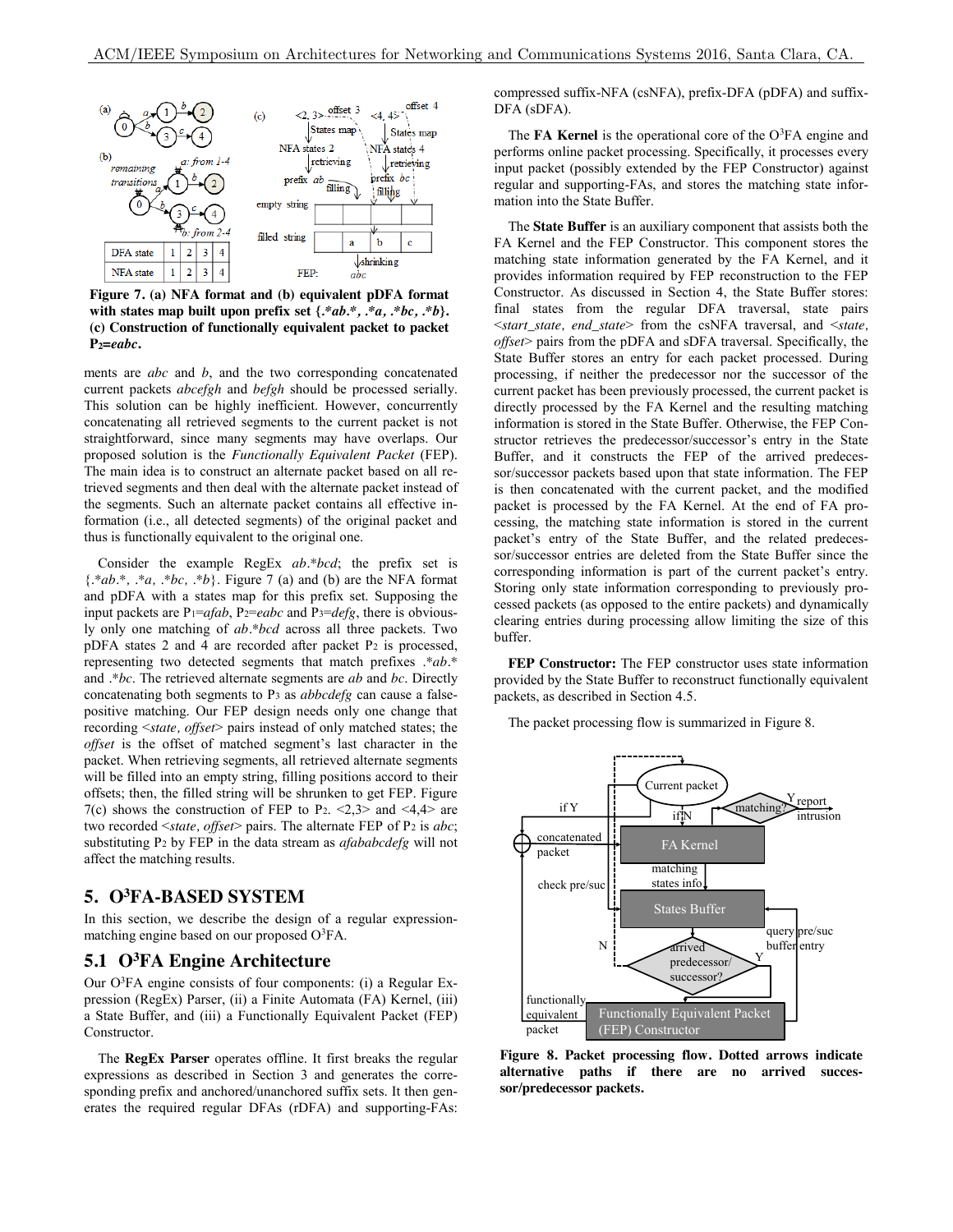## **6. EXPERIMENTAL EVALUATION**

In this section, we provide experimental data to show the feasibility of our O3 FA engine design. Specifically, our experiments are designed to analyze the following aspects: (i)  $O<sup>3</sup>FA$  memory footprint on reasonably large and complex regular expression sets; (ii) savings in buffer size requirements of  $O<sup>3</sup>FA$  engine compared to traditional flow reassembly schemes; (iii) memory bandwidth overhead of supporting-FAs; and  $(iv)$   $O<sup>3</sup>FA$  traversal efficiency.

### **6.1 Datasets & Streams**

In our experiments, we use two real world and six synthetic datasets. The real world datasets contain *backdoor* and *spyware* rules from the widely used Snort NIDS<sup>2</sup> (snapshot from December 2011), and they include 176 and 304 regular expressions, respectively. The synthetic datasets have been generated through the synthetic regular expression generator<sup>3</sup> [29] using tokens extracted from the *backdoor* rules. Each synthetic dataset contains 500 regular expressions. The synthetic *dot-star\** datasets contain a varying fraction of dot-star sub-patterns (5%, 10% and 20%); in the synthetic *range\** datasets 50% and 100% of the patterns include character sets; finally, the synthetic *exact-match* dataset contains only exact-matching strings.

For each dataset, we generate 16 synthetic traces using the traffic trace generator<sup>3</sup> [29]. This tool allows for generating traces that simulate various amount of malicious activity. This can be realized by tuning parameter  $p_M$ , which indicates the probability of malicious traffic. In addition, to allow randomization, a probabilistic seed parameter can be used to configure the trace generation. In our experiments, we use four probabilistic seeds and four *pM* values: 0.35, 0.55, 0.75 and 0.95, i.e., 16 traces in total for each dataset. All traces have a 1 MB size. Each of the data points below has been obtained by averaging the results reported on four simulations, each using a different probabilistic seed.

#### **6.2 Packet Reordering**

To simulate out-of-order packet arrival, we break each synthetic stream down into multiple packets and reorder these packets. Packet reordering is driven by two parameters: the out-of-order degree *k* and the stride *s*. Parameter *k* indicates the minimum number of arrived packets that are needed for partial stream reconstruction; parameter *s* indicates the maximum stride between two consecutive packets within each group of *k* packets.

For example, let us assume a stream consisting of eight packets: P<sub>1</sub> to P<sub>8</sub>. If we set  $k=2$  and  $s=1$ , then packets are reordered as P<sub>2</sub>→  $P_1 \rightarrow P_4 \rightarrow P_3 \rightarrow P_6 \rightarrow P_5 \rightarrow P_8 \rightarrow P_7$ ; if we set  $k=4$  and  $s=1$ , then packets are reordered as  $P_4 \rightarrow P_3 \rightarrow P_2 \rightarrow P_1 \rightarrow P_8 \rightarrow P_7 \rightarrow P_6 \rightarrow P_5$ ; if we set  $k=4$  and  $s=2$ , the packets' order will be  $P_4 \rightarrow P_2 \rightarrow P_3 \rightarrow P_1 \rightarrow P_8 \rightarrow P_6$  $\rightarrow P_7 \rightarrow P_5$ . Obviously,  $k=1$  and  $s=1$  implies natural ordering, while *k*=(number of packets) and *s*=1 leads to reverse ordering (in the example, from  $P_8$  down to  $P_1$ ).

This packets' reordering scheme allows us to characterize how the packet order affects the performance of the O<sup>3</sup>FA engine, and to compare the O3FA engine with the traditional input stream reassembly method. In our experiments, we break each 1MB stream into 16 packets, each having the 64KB standard TCP

 $\overline{a}$ 

**Table 1. Memory footprint of FA Kernels (MB)**

|                 | <b>FA Kernel</b> |                            |                              |                            |  |  |  |  |
|-----------------|------------------|----------------------------|------------------------------|----------------------------|--|--|--|--|
| <b>Dataset</b>  |                  | <b>Regular multi-DFAs</b>  | <b>Supporting-FAs</b>        |                            |  |  |  |  |
|                 | # of<br>DFA      | <b>Memory</b><br>Footprint | $#$ of $FA$<br><b>States</b> | <b>Memory</b><br>Footprint |  |  |  |  |
| <b>Backdoor</b> | 8                | 60                         | 4k                           | 0.62                       |  |  |  |  |
| Spyware         | 10               | 56                         | 12k                          | 1.35                       |  |  |  |  |
| Dotstar0.05     | 15               | 26                         | 26k                          | 3.58                       |  |  |  |  |
| Dotstar0.1      | 8                | 60                         | 25k                          | 3.12                       |  |  |  |  |
| Dotstar 0.2     | 14               | 100                        | 23k                          | 2.76                       |  |  |  |  |
| Range0.5        |                  | 5.6                        | 24k                          | 2.43                       |  |  |  |  |
| <i>Rangel</i>   | 1                | 5.8                        | 24k                          | 2.05                       |  |  |  |  |
| Exact-match     |                  | 4.7                        | 17k                          | 1.92                       |  |  |  |  |

packet size. We reorder packets of each stream using three parameter settings:  $k=2/s=1$ ,  $k=4/s=1$  and  $k=4/s=2$ .

## **6.3 Experiment Results**

# *6.3.1 O3 FA Memory Footprint*

First, we evaluate the memory footprint of the  $O<sup>3</sup>FA$  supporting each of the considered datasets. The *backdoor*, *spyware* and *dotstar\** datasets include sub-patterns (e.g. dot-stars) leading to state explosion. To limit state explosion, for these datasets we break the regular DFA into multiple DFAs [6] (the number of DFA ranges from 8 to 15). Due to their simplicity, the *exact-match* and *range\** datasets can be supported by a single regular DFA. The total number of regular DFA states ranges from 9k to 254k across the considered datasets. We recall that the supporting-FAs are of three kinds: compressed suffix-NFA (csNFA), prefix-DFA (pDFA) and suffix-DFA (sDFA). As discussed in Section 4, none of the supporting-FAs suffers from state explosion, leading to relatively small automata. The number of csNFA, sDFA and pDFA states ranges from 2k to 13k, from 1k to 13k and from 1k to 9k, respectively. *Range\** datasets have larger supporting-FA sizes. This is because all character sets must be exhaustively enumerated before constructing the supporting-FAs, resulting in large prefix and suffix sets. The number of transitions of the csNFA ranges from 5k to 27k. To achieve memory space efficiency, we apply defaulttransition compression [22] to DFAs. Table 1 shows the estimated memory footprint of the resulting O<sup>3</sup>FA (we assume 32-bit transitions). As can be seen,  $O<sup>3</sup>FA$  requires about 100MB memory space in the worst case, which does not put pressure to commodity systems. In addition, because supporting-FAs do not suffer from state explosion, their size is in all cases limited, and their memory space overhead is negligible in case of complex datasets including dot-star terms.

#### *6.3.2 Buffer Size Savings*

Figure 9 shows the maximum buffer size requirement comparison between the O<sup>3</sup>FA engine and a traditional flow reassembly scheme  $[18]$ . The O<sup>3</sup>FA engine uses the state buffer described in Section 5, while the flow reassembly scheme uses a packet buffer. The optimized flow reassembly scheme reassembles a partial stream once the buffered packets allow it and then processes that partial stream and flushes the corresponding packet buffer entries. For each value of  $p<sub>M</sub>$ , we average the results reported using four

<sup>2</sup> https://www.snort.org/

<sup>3</sup> http://regex.wustl.edu/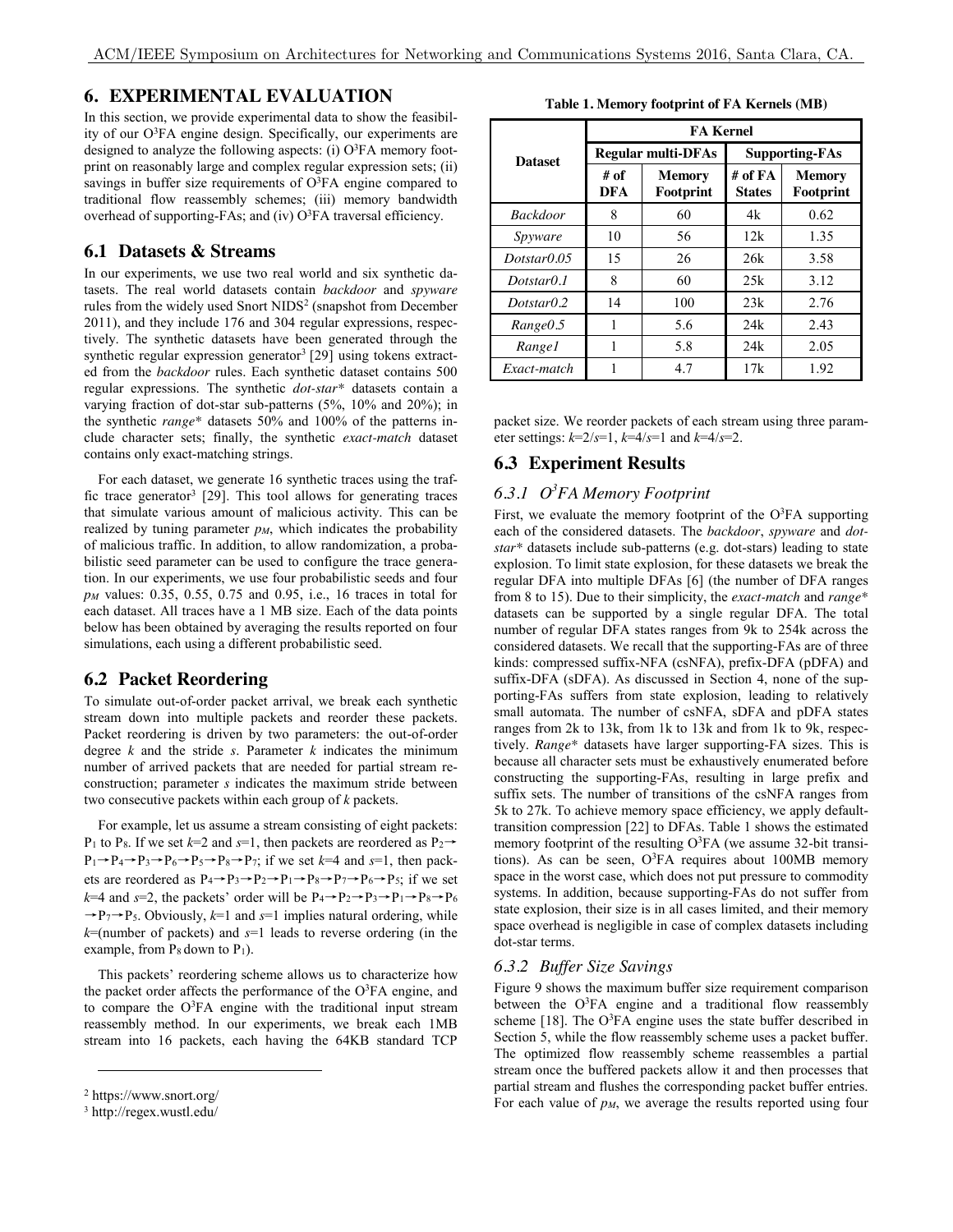

Figure 9. Maximum buffer size requirements for optimized reassembly scheme and O<sup>3</sup>FA engine on eight datasets. Note that the **vertical coordinate is in logarithmic scale.**

probabilistic seeds. In the charts, the six bars represent combinations of the two considered packet processing schemes and the three reordered packet sequences  $(k=2/s=1, k=4/s=1$  and  $k=4/s=2$ ). In all cases, we report the logarithmic value of the buffer size.

Overall, the  $O<sup>3</sup>FA$  engine with state buffer achieves  $20x-4000x$ less buffer size requirement than does the optimized flow reassembly scheme with packet buffer. We can also see how the packet order and malicious traffic probability affect the buffer size: (i) as could be expected, the degree of packet reordering *k* affects the packet buffer size, while *s* does not, and the buffer size has a linear relationship with  $k$ ; (ii)  $k$  has a minor effect on the state buffer size, while *s* has a major effect on it; (iii)  $p<sub>M</sub>$  has a major effect on the state buffer size: a higher  $p_M$  leads to a larger buffer requirement*.* 

These effects can be explained as follow. First, since the considered flow reassembly scheme flushes the packet buffer entries after partial stream reconstruction, the packet buffer size is affected only by the minimum number of packets required for partial reassembly, which is controlled by parameter *k*; on the other hand, the size of the state buffer is affected by the number and size of non-empty buffer entries, which are related to the detected segments and the arrived predecessors/successors. The former is affected by *pM*, while the latter is affected by the stride parameter *s*. Specifically, *k*=2 and *k*=4 lead to two and four packets being buffered before partial reassembly, while *s* does not affect this num-

ber; thus,  $k=4/s=1$  and  $k=4/s=2$  lead to the same packet buffer size, and to twice the packet buffer size than the  $k=2/s=1$  case. However, *s* affects the arrival order of the predecessor/successor of the current packet, thus affecting the size of the state buffer. *s*=1 and *s*=2 lead to two and three entries required (one for previous groups of *k* packets, the others for packets out of current *k* packets having neither a predecessor nor a successor), respectively; thus,  $k=2/s=1$  and  $k=4/s=1$  lead approximately to the same state buffer size requirement, while  $k=4/s=2$  leads approximately to a 1.5x larger state buffer. Because a higher probability of malicious traffic leads to the possible detection of more packet segments by supporting-FAs, resulting in more matching state information being stored in buffer entries, a larger  $p<sub>M</sub>$  can lead to an increased state buffer size requirement.

#### *6.3.3 Memory Bandwidth Overhead*

While in traditional solutions the memory bandwidth requirement of the regular expression matching engine is dominated by the processing of the regular DFAs,  $O<sup>3</sup>FA$  engines have a memory bandwidth overhead due to the processing of supporting-FAs. In particular, while DFA components add a single state traversal (or memory access) per input character, NFA components can potentially have a more significant effect on the memory bandwidth requirement. Table 2 shows the ratio between the number of csNFA states traversed and the number of input characters processed. As can be seen, this ratio is generally small (well below 1), leading to limited memory bandwidth overhead. This small

| Table 2. Ratio between the number of csNFA states traversed and the number of input characters processed (%) |  |
|--------------------------------------------------------------------------------------------------------------|--|
|--------------------------------------------------------------------------------------------------------------|--|

| <b>Dataset</b>  | $k=2, s=1$                                  |        |        |        | $k=4, s=1$ |        |        |                                                                                         | $k=4, s=2$ |        |        |        |
|-----------------|---------------------------------------------|--------|--------|--------|------------|--------|--------|-----------------------------------------------------------------------------------------|------------|--------|--------|--------|
|                 | $P_M=0.35$ $P_M=0.55$ $P_M=0.75$ $P_M=0.95$ |        |        |        |            |        |        | $P_M=0.35$ $P_M=0.55$ $P_M=0.75$ $P_M=0.95$ $P_M=0.35$ $P_M=0.55$ $P_M=0.75$ $P_M=0.95$ |            |        |        |        |
| <b>Backdoor</b> | 0.0144                                      | 0.0202 | 0.0278 | 0.0349 | 0.0347     | 0.0337 | 0.0440 | 0.1010                                                                                  | 0.0144     | 0.0202 | 0.0278 | 0.0349 |
| Spyware         | 0.0590                                      | 0.1002 | 0.1163 | 0.1286 | 0.1158     | 0.1942 | 0.2188 | 0.1853                                                                                  | 0.0590     | 0.1002 | 0.1163 | 0.1286 |
| Dotstar0.05     | 0.0804                                      | 0.0838 | 0.1173 | 0.2595 | 0.1733     | 0.1394 | 0.1517 | 0.3927                                                                                  | 0.0804     | 0.0838 | 0.1173 | 0.2595 |
| Dotstar0.1      | 0.0526                                      | 0.0715 | 0.1054 | 0.2610 | 0.1129     | 0.1184 | 0.1701 | 0.3974                                                                                  | 0.0526     | 0.0715 | 0.1054 | 0.2610 |
| Dotstar0.2      | 0.0363                                      | 0.0611 | 0.1142 | 0.2977 | 0.0531     | 0.1112 | 0.1806 | 0.3622                                                                                  | 0.0363     | 0.0611 | 0.1142 | 0.2977 |
| Range0.5        | 0.0973                                      | 0.1015 | 0.2170 | 0.2238 | 0.1839     | 0.1865 | 0.3488 | 0.3831                                                                                  | 0.0973     | 0.1015 | 0.2170 | 0.2238 |
| <i>Rangel</i>   | 0.0638                                      | 0.1180 | 0.2181 | 0.3927 | 0.1697     | 0.1910 | 0.3319 | 0.6929                                                                                  | 0.0638     | 0.1180 | 0.2181 | 0.3927 |
| $E-M$           | 0.0391                                      | 0.0627 | 0.1460 | 0.3140 | 0.1407     | 0.1395 | 0.1959 | 0.4374                                                                                  | 0.0391     | 0.0627 | 0.1460 | 0.3140 |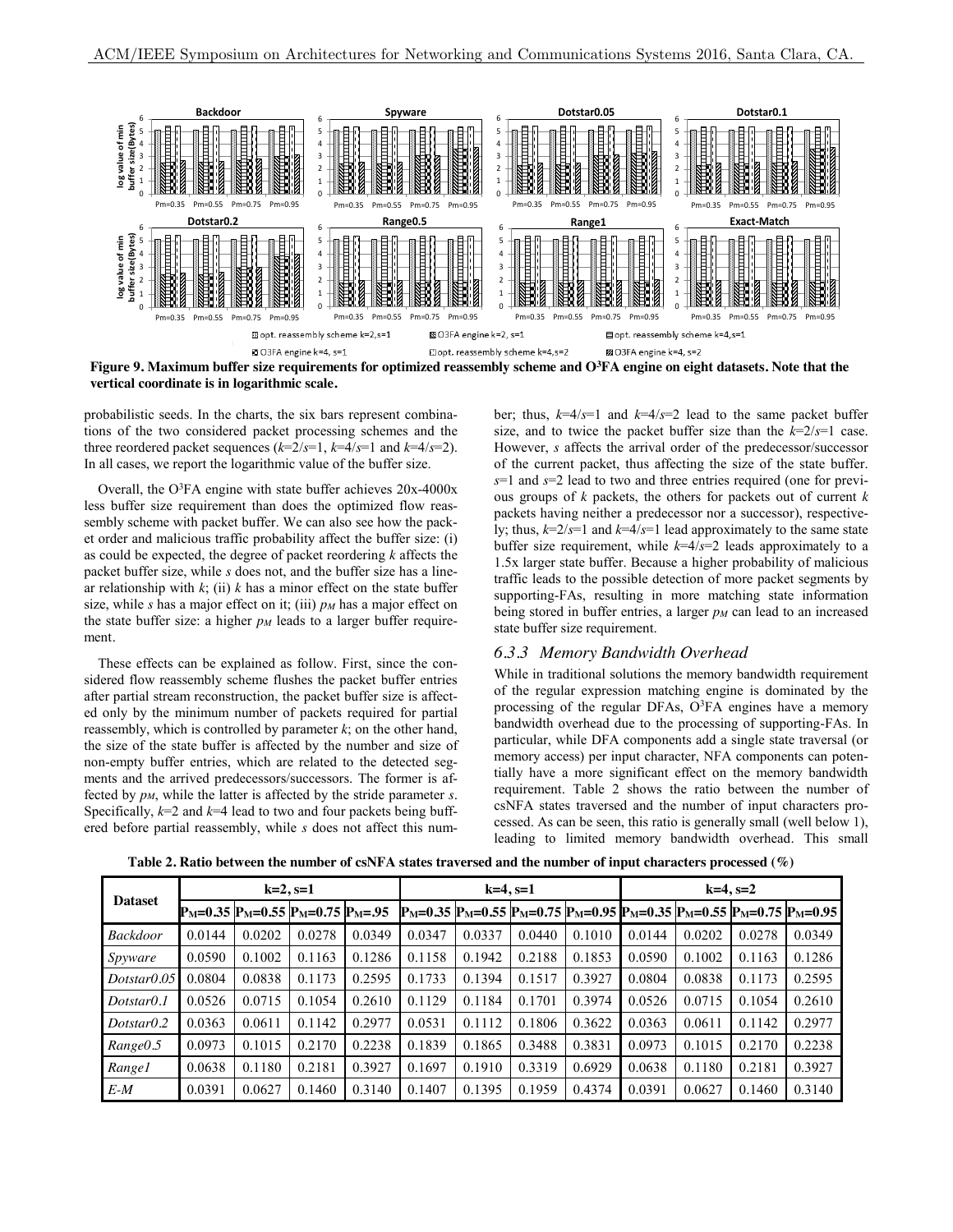| <b>Dataset</b>  | $k=2, s=1$ |        |        |        |        |        | $k=4$ , $s=1$ |                                                                                                                                     | $k=4, s=2$ |        |        |        |
|-----------------|------------|--------|--------|--------|--------|--------|---------------|-------------------------------------------------------------------------------------------------------------------------------------|------------|--------|--------|--------|
|                 |            |        |        |        |        |        |               | $P_M=0.35$ $P_M=0.55$ $P_M=0.75$ $P_M=0.95$ $P_M=0.35$ $P_M=0.55$ $P_M=0.75$ $P_M=0.95$ $P_M=0.35$ $P_M=0.55$ $P_M=0.75$ $P_M=0.95$ |            |        |        |        |
| <b>Backdoor</b> | 0.0114     | 0.0102 | 0.0346 | 0.3277 | 0.0211 | 0.0139 | 0.0732        | 0.5140                                                                                                                              | 0.0119     | 0.0076 | 0.0288 | 0.3376 |
| Spyware         | 0.0059     | 0.0058 | 0.1333 | 2.4362 | 0.0101 | 0.0090 | 0.2635        | 3.6701                                                                                                                              | 0.0057     | 0.0049 | 0.0753 | 2.4427 |
| Dotstar0.05     | 0.0103     | 0.0076 | 0.2645 | 1.0132 | 0.0220 | 0.0389 | 0.4492        | 1.5218                                                                                                                              | 0.0134     | 0.0221 | 0.2679 | 1.0135 |
| Dotstar0.1      | 0.0041     | 0.0129 | 0.0116 | 2.2671 | 0.0120 | 0.0304 | 0.0183        | 3.3866                                                                                                                              | 0.0073     | 0.0136 | 0.0111 | 2.2464 |
| Dotstar0.2      | 0.0083     | 0.0092 | 0.0160 | 3.4655 | 0.0164 | 0.0173 | 0.0225        | 5.2268                                                                                                                              | 0.0098     | 0.0101 | 0.0112 | 3.4838 |
| Range0.5        | 0.0007     | 0.0011 | 0.0032 | 0.0137 | 0.0017 | 0.0020 | 0.0054        | 0.0214                                                                                                                              | 0.0009     | 0.0012 | 0.0033 | 0.0128 |
| Rangel          | 0.0006     | 0.0011 | 0.0033 | 0.0123 | 0.0014 | 0.0020 | 0.0051        | 0.0153                                                                                                                              | 0.0008     | 0.0012 | 0.0033 | 0.0102 |
| $E-M$           | 0.0006     | 0.0011 | 0.0033 | 0.0168 | 0.0014 | 0.0022 | 0.0054        | 0.0214                                                                                                                              | 0.0008     | 0.0012 | 0.0033 | 0.0159 |

**Table 3. O3FA traversal overhead compared to conventional stream reassembly methods (%)**

number of NFA state activations can be explained as follows: since the csNFA is anchored, most state activations will die after processing a small number of input characters.

#### *6.3.4 Traversal Overhead*

Because of FEP processing, the  $O<sup>3</sup>FA$  engine may process more characters than inputs. These additional characters processed bring traversal overhead over conventional stream reassembly methods. Table 3 shows the O<sup>3</sup>FA traversal overhead, expressed as a percentage ratio between the number of extra characters processed and the size of the input stream. As can be seen, the traversal overhead (0.0006%-5%) is small enough to be negligible in practice. In other words,  $O<sup>3</sup>FA$  traversal efficiency is comparable to that of conventional stream reassembly methods.

This traversal overhead is affected by both  $p<sub>M</sub>$  and the number of packets with a previously processed predecessor/successor. In our experiments, *k*=4/*s*=1 packet sequences have longer FEP lengths than do  $k=2/s=1$  and  $k=4/s=2$  sequences. In addition, a larger  $p_M$  leads to longer FEPs, since it results in more packet segments being detected by supporting-FAs.

In summary, our experiments have shown that: (i) on datasets consisting of a few hundreds regular expressions with varying complexity, the  $O<sup>3</sup>FA$  memory footprint is typically less than 100MB, and the supporting-FAs size is limited (3.5 MB in the worst case); (ii)  $O^3FA$  state buffers can be up to  $20x-4000x$  smaller than conventional packet buffers; (iii) the O<sup>3</sup>FA bandwidth is linear in the number of incoming characters and not significantly affected by the NFA components of  $O^3FA$ ; and (iv) the  $O^3FA$ traversal efficiency is comparable to that of conventional flow reassembly methods.

# **7. CONCLUSION AND FUTURE WORK**

In this paper we have introduced the  $O<sup>3</sup>FA$  engine, a new regular expression-based DPI architecture that can handle out-of-order packets on the fly without requiring packet buffering and stream reassembly. The  $O<sup>3</sup>FA$  at the core of the proposal consists of regular DFA(s) and supporting-FAs, the latter allowing the detection of matches across packet boundaries. We have proposed several optimizations aimed to improve both the matching accuracy and speed of the O<sup>3</sup>FA engine. Our experimental evaluation shows the feasibility and efficiency of our proposed  $O<sup>3</sup>FA$  engine.

The main goal of this paper is to demonstrate the  $O<sup>3</sup>FA$  idea and engine design; in the future, we aim to deploy this engine on

real hardware. In particular, because the automata in  $O<sup>3</sup>FA$  can operate concurrently, the  $O<sup>3</sup>FA$  engine can be implemented on parallel architectures such as FPGAs [30] and GPGPUs [31], potentially leading to higher traversal efficiency. Moreover, since the size of the  $O<sup>3</sup>FA$  state buffer is typically at the KB level, better performance can be achieved by storing this buffer in SRAM (rather than in DRAM).

## **8. ACKNOWLEDGEMENT**

This work was supported in part by the Institute for Critical Technology and Applied Science (ICTAS), an institute dedicated to transformative, interdisciplinary research for a sustainable future (http://www.ictas.vt.edu). Becchi has been supported by NSF grant CNS-1319748.

## **REFERENCES**

- [1] J. Newsome, B. Karp, and D. Song, "Polygraph: automatically generating signatures for polymorphic worms." pp. 226-241.
- [2] R. Sommer, and V. Paxson, "Enhancing byte-level network intrusion detection signatures with context," in Proceedings of the 10th ACM conference on Computer and communications security, Washington D.C., USA, 2003, pp. 262-271.
- [3] Y. Xie, F. Yu, K. Achan, R. Panigrahy, G. Hulten, and I. Osipkov, "Spamming botnets: signatures and characteristics," in Proceedings of the ACM SIGCOMM 2008 conference on Data communication, Seattle, WA, USA, 2008, pp. 171-182.
- [4] R. M. J. Hopcroft, and J. Ullman, *Introduction to Automata Theory, Languages, and Computation*: Addison Wesley, 1979.
- [5] B. C. Brodie, D. E. Taylor, and R. K. Cytron, "A Scalable Architecture For High-Throughput Regular-Expression Pattern Matching," in Proceedings of the 33rd annual international symposium on Computer Architecture, 2006, pp. 191-202.
- [6] F. Yu, Z. Chen, Y. Diao, T. V. Lakshman, and R. H. Katz, "Fast and memory-efficient regular expression matching for deep packet inspection," in Proceedings of the 2006 ACM/IEEE symposium on Architecture for networking and communications systems, San Jose, California, USA, 2006, pp. 93-102.
- [7] M. Becchi, and P. Crowley, "A hybrid finite automaton for practical deep packet inspection," in Proceedings of the 2007 ACM CoNEXT conference, New York, New York, 2007, pp. 1-12.
- [8] S. Kumar, B. Chandrasekaran, J. Turner, and G. Varghese, "Curing regular expressions matching algorithms from insomnia, amnesia, and acalculia," in Proceedings of the 3rd ACM/IEEE Symposium on Architecture for networking and